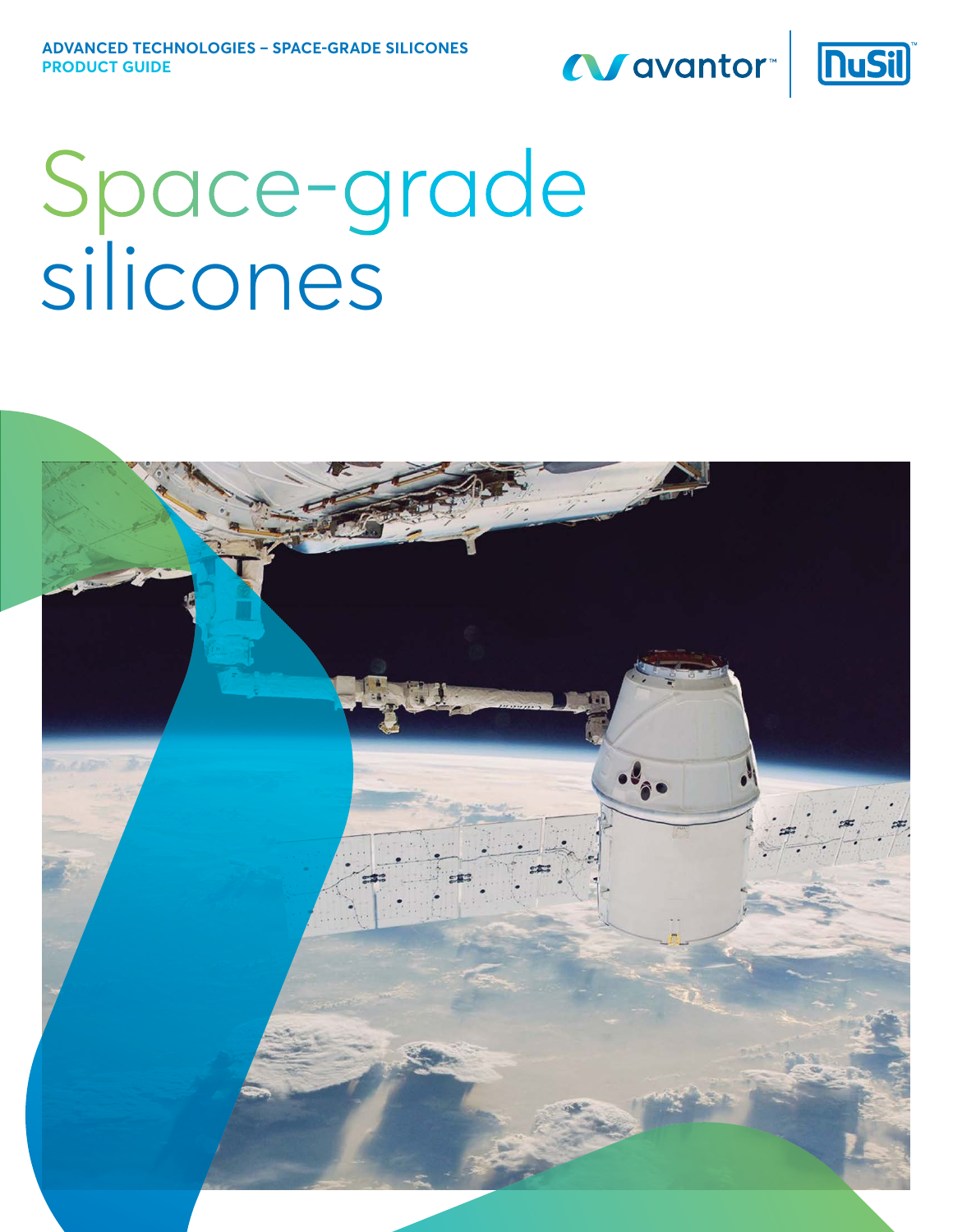## Silicones for the most Applications demanding missions

#### **UNMATCHED PERFORMANCE FOR EXTREME ENVIRONMENTS**

For more than 40 years, the NuSil™ brand has delivered ultra-high-purity silicones to leading aerospace manufacturers to fulfill their missions across the universe. In our early days, NuSil supported solar arrays on the space station. Today, we've grown to become the leading brand of silicones for space exploration. Our unparalleled expertise in low outgassing and ultra-low outgassing allows us to meet the critical demands of the aerospace industry.

#### **SILICONES FOR SPACE**

- ‒ Solar panels
- General assembly

The extreme temperatures and vacuum conditions of space present unique environmental challenges. NuSil space-grade silicones provide reliable performance in these harsh conditions. Silicones remain elastic at temperatures as low as -120˚C and resist breakdown at elevated temperatures up to 300˚C. They can compensate for coefficient of thermal expansion (CTE) mismatch and remain stable during thermal cycling as the spacecraft travels through space. Optically clear silicone transmits light to important components for applications such as sensors and cameras. Our silicone also offers weight reduction solutions to address launch concerns and protect against atomic oxygen while in orbit.

With decades of flight heritage in outer space, geosynchronous earth orbit (GEO) and lower earth orbit (LEO), NuSil space-grade silicones are a proven solution in the industry.



Silicones are used in a wide variety of applications on spacecrafts, from CubeSats to crew capsules to deep space exploration vehicles to traditional satellites and constellation systems. Leading applications for NuSil space-grade silicones include:

- ‒ Antennas
- ‒ Cameras
- ‒ Sensors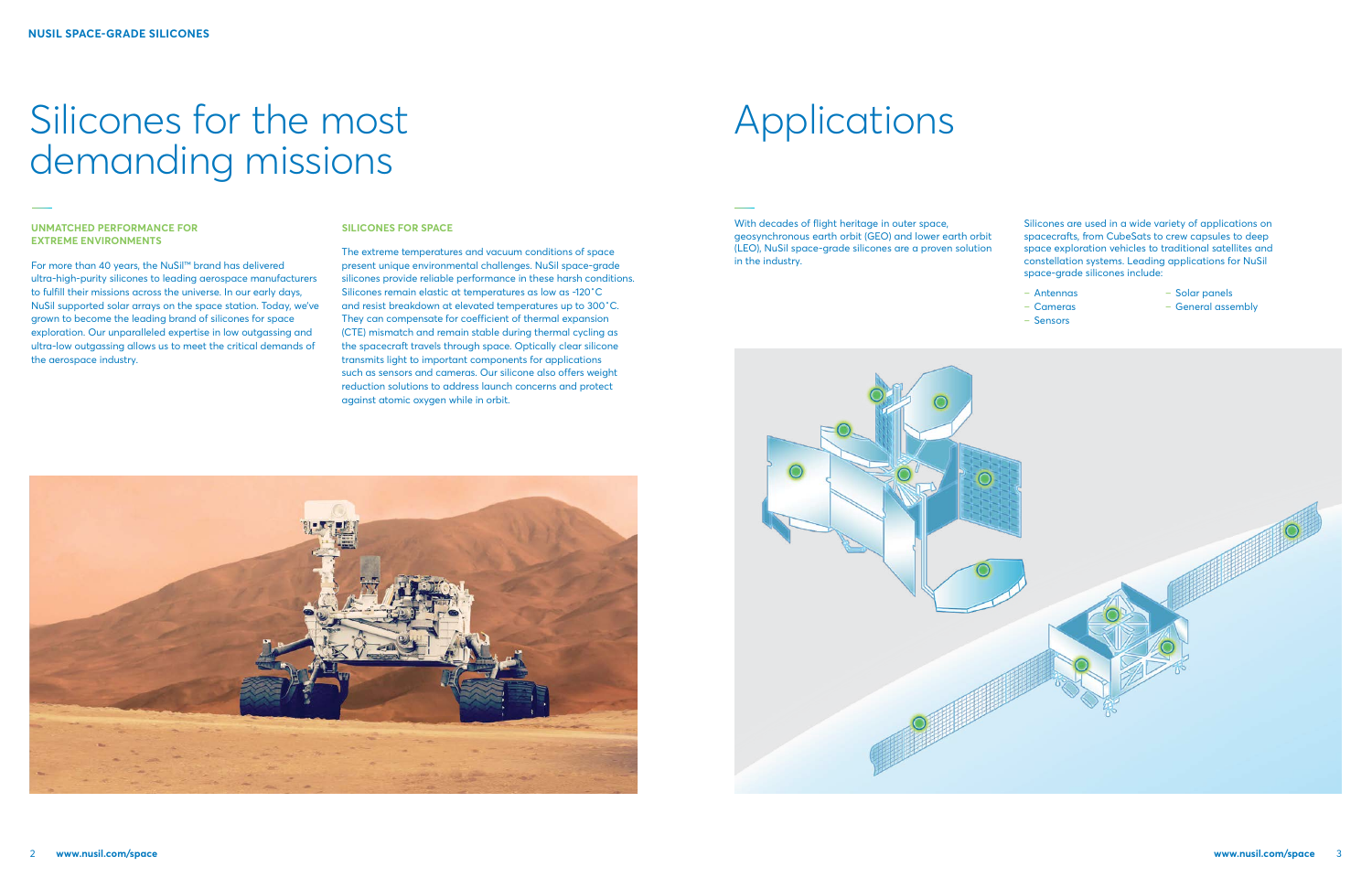## Space-grade silicones

### **ADHESIVES**

NuSil silicone adhesives range from traditional liquid adhesives to novel peel-and-stick tapes or films to pressure-sensitive adhesives. Primers are also available to improve adhesion.

### $-$ - $||$

#### **COATINGS**

Our coatings protect against atomic oxygen (AO) and provide radiation or thermal stress resistance. They are used on a variety of spacecraft surfaces as well as small components in electronic devices.

### **POTTING & ENCAPSULATING MATERIALS**

NuSil potting and encapsulating silicones provide excellent protection against thermal cycling, shock and contaminants, such as moisture and debris.



### **THERMALLY & ELECTRICALLY CONDUCTIVE MATERIALS**

NuSil thermally conductive silicones aid in the transfer of heat from electronic devices without adding stress to the systems. Our electrically conductive silicones can carry a current, while our dissipative silicones enable static to dissipate continuously rather than accumulate and discharge rapidly.

#### **RIGOROUS LOW OUTGASSING STANDARDS**

We maintain a comprehensive quality system, including AS9100 and ISO 9001 certifications, requiring complete documentation and ensuring the highest quality and reliability.

Our commitment to this industry goes beyond the standard level of testing and support. We understand that it is mission critical for our products to stand up against the rigor of outer space, which is why NuSil space-grade silicones are tested on a lot-to-lot basis against the standards set forth by NASA and the European Space Agency (ESA) to ensure reliable performance. These agencies require materials to be tested per ASTM E595 prior to use in space, with a total mass loss (TML) of ≤ 1.00% and collected volatile condensable material (CVCM) of ≤ 0.10%.

#### **CUSTOMIZATION MASTERED**

We know that standard solutions don't always fit. That's why we customize our silicones from formulation to packaging based on our customers' unique applications. With over four decades of serving the most demanding industries, we've honed our processes and proprietary equipment to take customization to a mass scale.



### **NUSIL SUPPORT**

NuSil collaborates with our customers to develop revision-controlled material specifications and drawings. Customer specifications facilitate certification of each material lot to their specific properties and specification ranges. NuSil supports and controls the inclusion of customer part numbers, customer drawing numbers, and unique labeling of products.

### **NUSIL SPACE-GRADE SILICONES ARE OFFERED IN TWO PRODUCT LINES:**

- ‒ Low outgassing materials demonstrate ≤ 1.00% TML and ≤ 0.10% CVCM
- ‒ Ultra-low outgassing silicones exceed these standards by an order of magnitude: ≤ 0.10% TML and ≤ 0.010% CVCM

Our highly purified silicones are used by leading space programs to avoid contamination and material desegregation as well as mitigate condensation of volatiles, all of which could result in catastrophic failure. The NuSil space-grade product line provides the most diverse range of solutions in the industry.

#### ниши  $\frac{1}{1111111111}$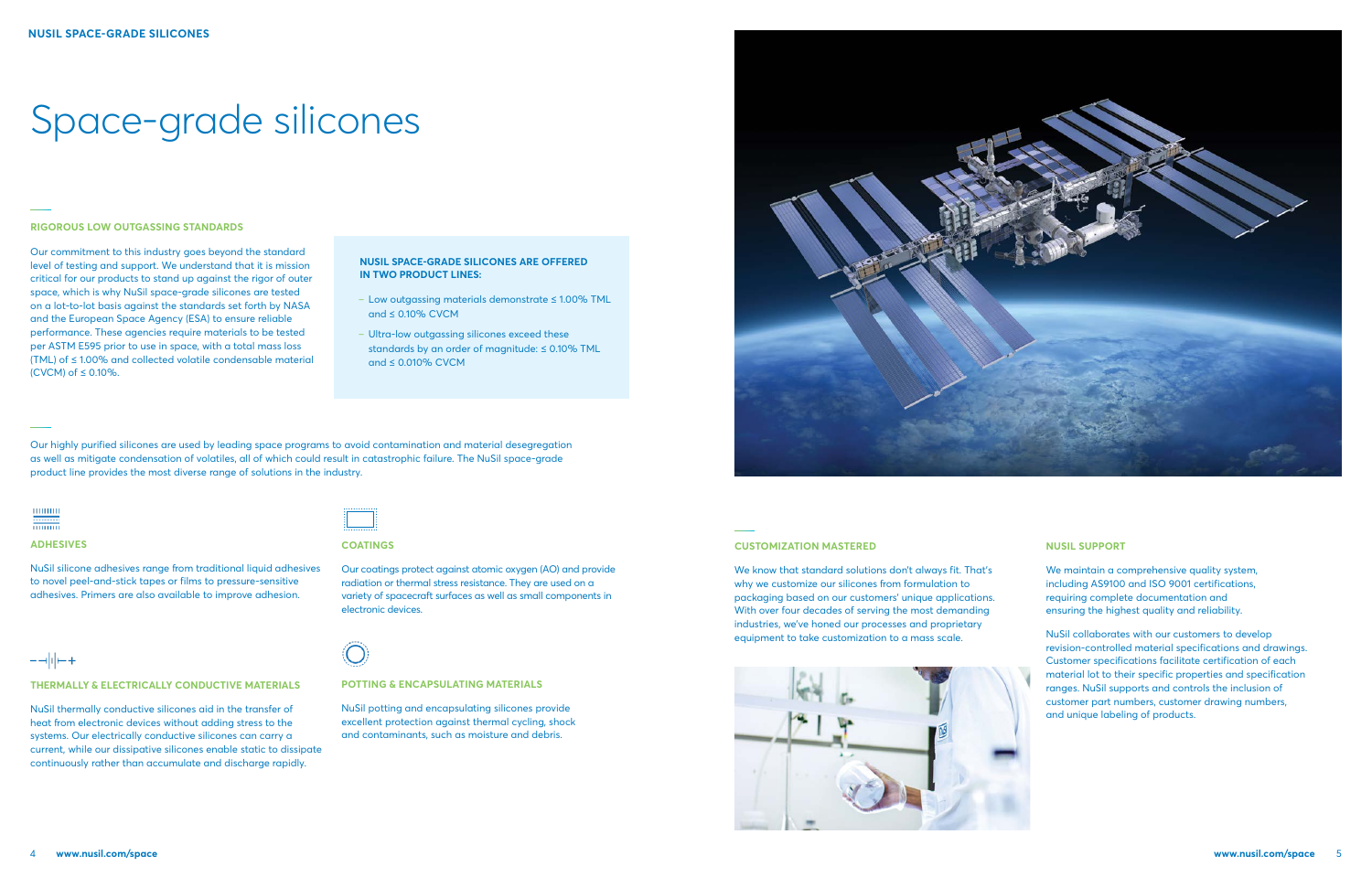### **ADHESIVES**

|                             |               |                | <b>VISCOSITY</b><br>(cP/mPa·s) |           |                            |                |                   | <b>WORK TIME</b>      |              |                                                                                                               |
|-----------------------------|---------------|----------------|--------------------------------|-----------|----------------------------|----------------|-------------------|-----------------------|--------------|---------------------------------------------------------------------------------------------------------------|
| <b>PRODUCT</b>              | <b>CURE</b>   | <b>MIX</b>     | <b>EXTRUSION</b>               |           | <b>LAP SHEAR DUROMETER</b> | <b>TENSILE</b> | <b>ELONGATION</b> | <b>(TACK-FREE</b>     |              |                                                                                                               |
| <b>NUMBER</b>               | <b>SYSTEM</b> | <b>RATIO</b>   | (g/minute)                     | psi (MPa) | <b>TYPE A</b>              | psi (MPa)      | ℅                 | TIME)                 | <b>COLOR</b> | <b>SPECIAL FEATURES</b>                                                                                       |
| <b>ULTRA-LOW OUTGASSING</b> |               |                |                                |           |                            |                |                   |                       |              |                                                                                                               |
| <b>SCV1-2590</b>            | Platinum      | 1:1            | 3.300                          | 175(1.2)  | 50                         | 925(6.4)       | 90                | 4 <sub>h</sub>        | Clear        | Formulated for reduced discoloration due to UV exposure                                                       |
| <b>SCV2-2590</b>            | Platinum      | 10:1           | 4,000                          | 250(1.7)  | 45                         | 475(3.3)       | 85                | 2 <sub>h</sub>        | Clear        | 1.43 refractive index                                                                                         |
| <b>SCV-2590</b>             | Platinum      | 10:1           | 7.300                          | 375(2.6)  | 45                         | 950 (6.6)      | 125               | 2 h (24 h max)        | Clear        | <b>Available in black</b>                                                                                     |
| <b>SCV-2585</b>             | Platinum      | 1:1            | 49,500                         | 475 (3.3) | 35                         | 700 (4.8)      | 300               | 1 h (24 h max)        |              | Translucent Tough, thixotropic elastomer                                                                      |
| <b>SCV-2586</b>             | Platinum      | 1:1            | 325,000                        | 175(1.2)  | 45                         | 225(1.6)       | 150               | 4 h (24 h max)        | Red          | Low density                                                                                                   |
| <b>LOW OUTGASSING</b>       |               |                |                                |           |                            |                |                   |                       |              |                                                                                                               |
| <b>CV-2510</b>              | Alkoxy        | 100:0.5 45.000 |                                | ×.        | 45                         | 600(4.1)       | 200               | 4 h (24 h max)        | White        |                                                                                                               |
| CV1-2566                    | Alkoxy        |                | 100:0.5 45,000                 | 650 (4.5) | 50                         | 900(6.2)       | 160               | 3 h (24 h max)        | Red          | Lower viscosity version of CV-2566                                                                            |
| <b>CV-2566</b>              | Alkoxy        |                | 100:0.5 55,000                 | 500(3.4)  | 55                         | 950(6.6)       | 150               | 3 h (24 h max)        | Red          | ٠                                                                                                             |
| <b>CV-2568</b>              | Alkoxy        |                | 100:0.5 125,000                | 100(0.7)  | 50                         | 175(1.2)       | 60                | 4 h (24 h max)        | Red          | Low density                                                                                                   |
| CV4-2500                    | Platinum      | 1:1            | 1.500                          | $\sim$    | 28                         | ÷.             | ٠                 | (15 h)                | Clear        | Tack free in 10 minutes at 65°C                                                                               |
| CV16-2500                   | Platinum      | 10:1           | 3,600                          | 200(1.4)  | 40                         | 650 (4.5)      | 100               | 2 h (24 h max)        | Clear        | 1.43 refractive index, broad operating temperature                                                            |
| CV10-2500                   | Platinum      | 1:1            | 5,500                          | 480 (3.3) | 50                         | 950 (6.6)      | 140               | 4 h (24 h max)        | Clear        | 1:1 (A:B) version of CV-2500                                                                                  |
| <b>CV-2500</b>              | Platinum      | 10:1           | 8,000                          | 400 (2.8) | 50                         | 1,000(6.9)     | 125               | 2 h (24 h max)        | Clear        | Available in black and a 1:1 version (CV10-2500)                                                              |
| CV2-2289-1                  | Platinum      | 1:1            | 12.250                         | 300(2.1)  | 30                         | 450 (3.1)      | 250               | $(24 h \text{ max})$  | White        | Tack free in 15 minutes at 65°C, broad operating temperature                                                  |
| <b>CV-2289</b>              | Platinum      | 1:1            | 50,000                         | 400 (2.8) | 30                         | 750 (5.2)      | 350               | 30 m (8 h max)        |              | Translucent Available in white and black, broad operating temperature                                         |
| CV10-2568                   | Platinum      | 1:1            | 102,500                        | 175(1.2)  | 40                         | 235(1.6)       | 170               | 3 <sub>h</sub>        | Red          | Low density, broad operating temperature                                                                      |
| CV7-2289-1                  | Platinum      | 1:1            | 228,750                        | 350 (2.4) | 30                         | 700 (4.8)      | 375               | 9 h (25 h)            | White        | Improved primerless adhesion, broad operating temperature                                                     |
| CV4-2289-1                  | Platinum      | 1:1            | 1,150,000                      | 325(2.2)  | 30                         | 650 (4.5)      | 400               | $30 \text{ m} (11 h)$ | White        | Non-slump, broad operating temperature                                                                        |
| <b>CV-1142</b>              | Oxime         | 1 Part         | 35 g/minute                    | 375(2.6)  | 45                         | 700 (4.8)      | 300               | (20 <sub>m</sub> )    |              | Spot bonding, also available in black & white, broad<br>Translucent operating temperature                     |
| CV1-1142                    | Oxime         | 1 Part         | 13,000                         |           | 30                         | 400 (2.8)      | 200               |                       |              | Self-leveling, also available in black & white and<br>Translucent with UV tracer, broad operating temperature |

## Adhesives

#### **Description**

NuSil adhesives offer excellent bonding to a wide variety of substrates like metals, plastics and glass, including Kovar® and polyimide. Our silicone adhesives range from liquid to tape or film that form a permanent bond to pressure-sensitive adhesives (PSA) for temporary bonding. Primers are also available to improve adhesion.

#### **Next Generation Adhesives**

Our curable silicone film adhesives are alternate solutions to traditional liquid adhesives. These offer reliable bond-line control in an easy-to-use peel and stick format. No mixing is needed.

#### **Customization**

With NuSil film adhesives and tapes, the options are endless. These solutions can be customized to the size and thickness needed for the application. The degree of adhesion can be tuned to a specific substrate. Structural support systems, such as mesh or carrier, are available options to improve the integrity of the adhesive.

#### **Applications**

Our silicones are specifically designed to increase manufacturing throughput for speed to market. Many of these adhesives cure at room temperature faster than traditional room temperature vulcanizing (RTV) adhesives or can be heat accelerated to accommodate processing procedures. NuSil tapes have also been known to function as a particle getter to avoid contamination on surfaces.

#### **PRIMERS**

| <b>PRODUCT NUMBER</b> | % SOLIDS | <b>SPECIAL FEATURES</b>                                                       |
|-----------------------|----------|-------------------------------------------------------------------------------|
| CF1-136               | 3.7      | <b>Red primer</b>                                                             |
| <b>SP-120</b>         | 4.0      | Available in red                                                              |
| CF1-135               | 4.0      | Recommended for addition cure silicones where there is slight cure inhibition |
| <b>SP-126</b>         | 6.3      | In IPA                                                                        |
| CF2-137               | 7.0      | Contains UV Light detectable dye for inspections                              |
| CF6-135               | 8.7      | Available in red and IPA                                                      |
| <b>SP-270</b>         | 15.0     | Available in red                                                              |
| <b>SP-142</b>         | 15.0     | Recommended for increasing adhesion to plastic                                |
| <b>SP-271</b>         | 20.0     | Recommended for adhering to gold substrates                                   |
|                       |          |                                                                               |

| <b>PRODUCT NUMBER</b> | % SOLIDS | <b>SPECIAL FEATURES</b>                          |
|-----------------------|----------|--------------------------------------------------|
| CF1-136               | 3.7      | <b>Red primer</b>                                |
| SP-120                | 4.0      | Available in red                                 |
| CF1-135               | 4.0      | Recommended for addition cure silicones where    |
| <b>SP-126</b>         | 6.3      | In IPA                                           |
| CF2-137               | 7.0      | Contains UV Light detectable dye for inspections |
| CF6-135               | 8.7      | Available in red and IPA                         |
| SP-270                | 15.0     | Available in red                                 |
| <b>SP-142</b>         | 15.0     | Recommended for increasing adhesion to plastic   |
| SP-271                | 20.0     | Recommended for adhering to gold substrates      |
|                       |          |                                                  |

#### **TAPES, FILM ADHESIVES & PSAs**

| <b>PRODUCT NUMBER</b>                                                                                                                            | LAP SHEAR psi (MPa)<br>PEEL STRENGTH ppi (kN/m) | <b>THICKNESS (INCHES)</b> | <b>CURE SYSTEM</b> | <b>SPECIAL FEATURES</b>                         |  |  |  |  |  |
|--------------------------------------------------------------------------------------------------------------------------------------------------|-------------------------------------------------|---------------------------|--------------------|-------------------------------------------------|--|--|--|--|--|
| <b>TAPES</b>                                                                                                                                     |                                                 |                           |                    |                                                 |  |  |  |  |  |
| CV4-1161-5                                                                                                                                       | Peel: 2.5 (0.4)                                 | 0.005                     | Cured              | Double-sided tape, Kapton® carrier              |  |  |  |  |  |
| CV5-1161-7                                                                                                                                       | Peel: 2.1 (0.4)                                 | 0.007                     | Cured              | One-sided tape, conductive Kapton® carrier      |  |  |  |  |  |
| <b>TWO-PART CURABLE FILM ADHESIVES</b>                                                                                                           |                                                 |                           |                    |                                                 |  |  |  |  |  |
| CV-2688-12                                                                                                                                       | Lap Shear: 250 (1.7)                            | 0.013                     | <b>Platinum</b>    | Versatile bond over a variety of substrates     |  |  |  |  |  |
| CV-2686-12                                                                                                                                       | Lap Shear: 60 (0.4)                             | 0.013                     | <b>Platinum</b>    | Volume resistivity, 150 ohm·cm                  |  |  |  |  |  |
| <b>LIQUID PRESSURE-SENSITIVE ADHESIVES</b>                                                                                                       |                                                 |                           |                    |                                                 |  |  |  |  |  |
| <b>CV-1161</b>                                                                                                                                   | Peel: 7.5 (1.3)                                 |                           | Non-curing         | 50% solids, ethyl acetate                       |  |  |  |  |  |
| CV3-1161                                                                                                                                         | Peel: 1.5 (0.3)                                 |                           | Peroxide           | Non-VOC solvent, tert butyl acetate, 37% solids |  |  |  |  |  |
| *NuSil offers custom tapes and films to further optimize manufacturing and product performance. Contact a NuSil representative for more details. |                                                 |                           |                    |                                                 |  |  |  |  |  |

#### **Processing tips**

For the best bond, ensure the substrate is thoroughly clean. Activating and/or priming the surface can also improve adhesion. When working with silicone adhesives, it is important to consider the solvents, chemicals or substrates they may contact in their uncured state. Certain chemical elements and compounds can retard or inhibit the adhesive's curing process.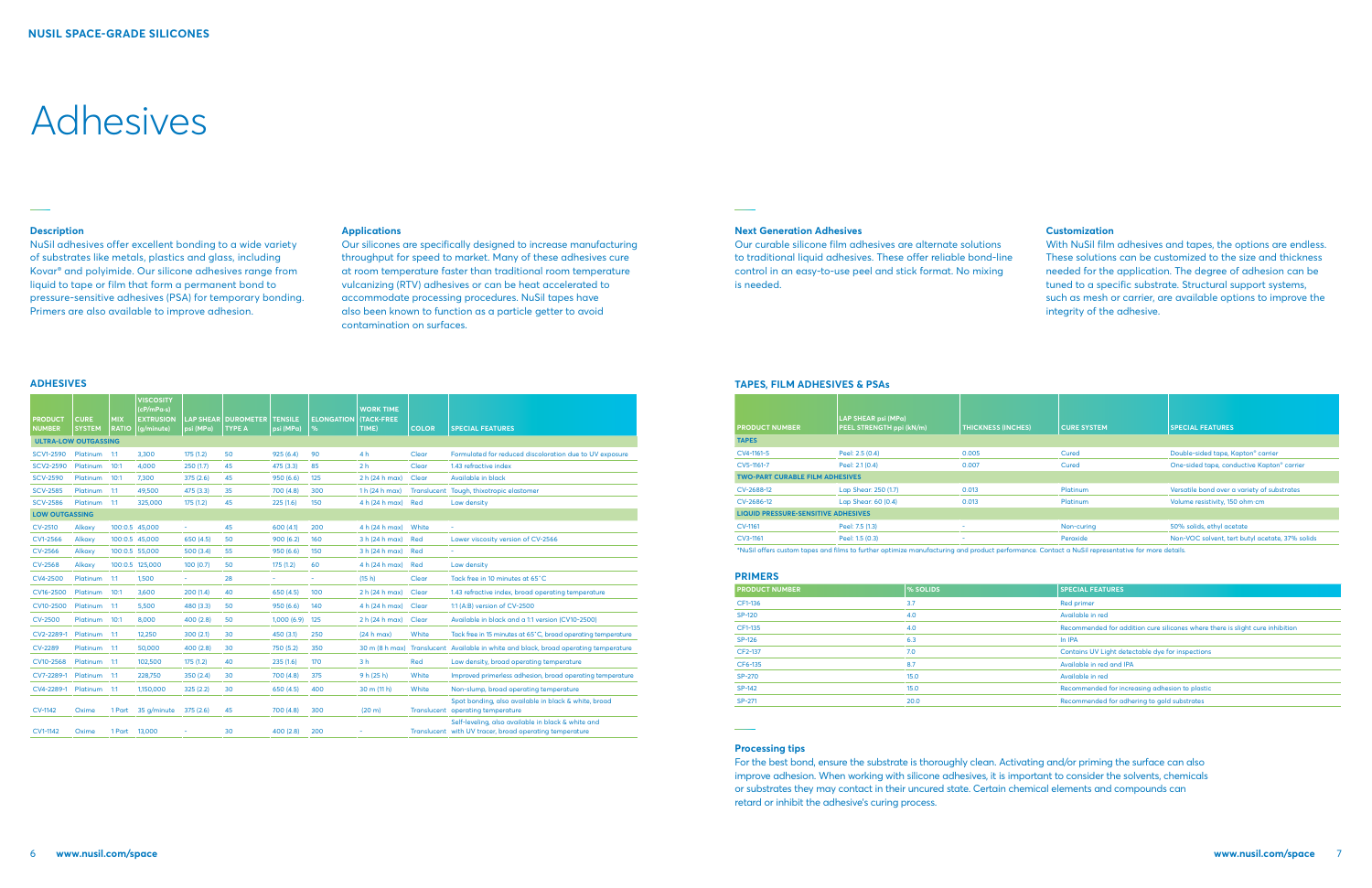## Thermally conductive materials

## Electrically conductive materials

#### **Description**

Thermally conductive silicones aid in the transfer of heat from electronic devices without adding stress to the systems. Unlike thermal pads, NuSil thermally conductive silicone adhesives and encapsulants conform to complex geometries, making them ideal for use in a wide array of electronic assemblies.

> The electrical conductivity is measured by volume resistivity ( $\Omega$ ·cm) and is used to gauge the EMI shielding effectiveness of the material.

#### **Description**

NuSil electrically conductive space-grade silicones enable static to dissipate continuously rather than accumulate and discharge rapidly. This is a critical requirement for space applications: Static accumulation and discharge can damage sensitive electronic components, disabling orbital equipment.

#### **Applications**

NuSil thermally conductive silicones provide heat transfer between electronic components or adhere integrated circuit boards and base plates. With both flowable and non-flowable options, these thermally conductive silicones can be used to seal grooves or adhere openings in modules or housings.

#### **Applications**

NuSil electrically conductive silicones are often used for RFI and EMI shielding in electronics that control vital components of a spacecraft such as control panels, sensors and antennas. They are also well suited for form-in-place conductive gaskets.

#### **THERMALLY CONDUCTIVE MATERIALS ELECTRICALLY CONDUCTIVE MATERIALS**

|                             | <b>THERMAL</b><br><b>CONDUCTIVITY</b> | <b>MIX</b>   | <b>VISCOSITY</b><br>(cP/mPa-s)<br><b>EXTRUSION</b> | <b>CURE</b>   | <b>DUROMETER</b> | <b>TENSILE</b> |                     |                  |                                             |
|-----------------------------|---------------------------------------|--------------|----------------------------------------------------|---------------|------------------|----------------|---------------------|------------------|---------------------------------------------|
| <b>PRODUCT NUMBER</b>       | W/ (mK)                               | <b>RATIO</b> | (g/minute)                                         | <b>SYSTEM</b> | <b>TYPE A</b>    | psi (MPa)      | <b>ELONGATION %</b> | <b>WORK TIME</b> | <b>SPECIAL FEATURES</b>                     |
| <b>ULTRA-LOW OUTGASSING</b> |                                       |              |                                                    |               |                  |                |                     |                  |                                             |
| <b>SCV1-2599</b>            | 1.6                                   | 15:1         | 4,150,000                                          | Platinum      | 75               | 200(1.4)       | 30                  | 2 <sub>h</sub>   | ٠                                           |
| <b>SCV2-2599</b>            | 0.6                                   | 20:1         | 140 g/minute                                       | Platinum      | 55               | 400 (2.8)      | 225                 | 3 <sub>h</sub>   | Syringe-dispensable                         |
| <b>LOW OUTGASSING</b>       |                                       |              |                                                    |               |                  |                |                     |                  |                                             |
| <b>CV-2948</b>              | 2.0                                   | 100:0.2      | Thixotropic                                        | Alkoxy        | 80               | 250(1.7)       | 30                  | 2.5h             | <b>Broad operating temperature</b>          |
| CV-2943                     | 1.2                                   | 100:0.2      | Thixotropic                                        | Alkoxy        | 90               | 750 (5.2)      | 35                  | 2 <sub>h</sub>   | High adhesion, broad operating temperature  |
| <b>CV-2946</b>              | 1.5                                   | 15:1         | Thixotropic                                        | Platinum      | 75               | 200(1.4)       | 30                  | 2 <sub>h</sub>   | ٠                                           |
| CV1-2960                    | 1.1                                   | 10:1         | 900,000                                            | Platinum      | 75               | 250(1.7)       | 60                  | 2 <sub>h</sub>   | ٠                                           |
| <b>CV-2942</b>              | 1.0                                   | 20:1         | Thixotropic                                        | Platinum      | 85               | 650 (4.5)      | 15                  | 2.5h             | High adhesion, broad operating temperature  |
| CV1-2964                    | 1.0                                   | 1:1          | 50,000                                             | Platinum      | 65               | 180 (1.2)      | 50                  | ۰.               | Self-leveling                               |
| CV4-2946                    | 1.0                                   | 20:1         | 122 g/minute                                       | Platinum      | 36 '00'          | ۰.             | ٠                   | 5.5h             | Low modulus gel for sensitive components    |
| <b>CV-2960</b>              | 0.8                                   | 10:1         | 130,000                                            | Platinum      | 60               | 200(1.4)       | 110                 | 1.5 <sub>h</sub> | ٠                                           |
| <b>CV-2961</b>              | 0.8                                   | 10:1         | 300,000                                            | Platinum      | 75               | 275(1.9)       | 40                  | 2 <sub>h</sub>   | <b>Broad operating temperature</b>          |
| CV-2963                     | 0.6                                   | 20:1         | Thixotropic                                        | Platinum      | 60               | 425 (2.9)      | 250                 | 2 <sub>h</sub>   | For bond-line applications $\geq 10$ micron |
| CV2-2946                    | 0.6                                   | 20:1         | 140 g/minute                                       | Platinum      | 55               | 400(2.8)       | 225                 | 3 <sub>h</sub>   | For bond-line applications $\geq 10$ micron |
| <b>CV-2900</b>              | 0.6                                   | 1 Part       | 40 g/minute                                        | Oxime         | 65               | 400 (2.8)      | 150                 | ٠                | <b>Broad operating temperature</b>          |

| <b>PRODUCT NUMBER</b> | <b>VOLUME</b><br><b>RESISTIVITY</b><br>(ohm.cm) | <b>MIX</b><br><b>RATIO</b> | VISCOSITY (cP/mPa-s)<br><b>EXTRUSION</b> (g/minute)<br><b>FLOW</b> (inches) | <b>CURE</b><br><b>SYSTEM</b> | <b>DUROMETER</b><br><b>TYPE A</b> | <b>TENSILE</b><br>psi (MPa) | <b>ELONGATION</b><br>$\%$ | <b>WORK TIME</b><br><b>(TACK-FREE</b><br>TIME) | <b>FILLER</b><br><b>TYPE</b> | <b>SPECIAL FEATURES</b>                                             |  |  |
|-----------------------|-------------------------------------------------|----------------------------|-----------------------------------------------------------------------------|------------------------------|-----------------------------------|-----------------------------|---------------------------|------------------------------------------------|------------------------------|---------------------------------------------------------------------|--|--|
|                       | <b>ULTRA-LOW OUTGASSING</b>                     |                            |                                                                             |                              |                                   |                             |                           |                                                |                              |                                                                     |  |  |
| <b>SCV1-2596</b>      | 0.005                                           | 20:1                       | Thixotropic                                                                 | Platinum 85                  |                                   | 450 (3.1)                   | $\sim$                    | 2.5h                                           | <b>Metallic</b>              | $\sim$                                                              |  |  |
| <b>SCV-2596</b>       | 2.5                                             | 10:1                       | Thixotropic                                                                 | Platinum 75                  |                                   | 475 (3.3)                   | 90                        | 2 <sub>h</sub>                                 | Carbon                       | <b>Broad operating temperature</b>                                  |  |  |
| <b>LOW OUTGASSING</b> |                                                 |                            |                                                                             |                              |                                   |                             |                           |                                                |                              |                                                                     |  |  |
| CV2-2646              | 0.003                                           |                            | 100:0.5 4 inches                                                            | Alkoxy                       | 75                                | 300(2.1)                    | 70                        | 2 <sub>h</sub>                                 | <b>Metallic</b>              | Certified conductivity at 200° C                                    |  |  |
| CV2-2644              | 0.004                                           | 20:1                       | Thixotropic                                                                 | Platinum                     | 85                                | 500 (3.4)                   | 100                       | 2.5h                                           | <b>Metallic</b>              | Conductive at 80° C                                                 |  |  |
| <b>CV-2644</b>        | 0.005                                           | 20:1                       | Thixotropic                                                                 | Platinum 85                  |                                   | 525(3.6)                    | $\sim$                    | 2.75h                                          | <b>Metallic</b>              | ×.                                                                  |  |  |
| CV1-2646              | 0.005                                           | 100:0.5                    | Thixotropic                                                                 | Alkoxy                       | 90                                | ÷.                          | ٠                         | 2.5h                                           | <b>Metallic</b>              | <b>Broad operating temperature</b>                                  |  |  |
| CV-2646               | 0.007                                           | 100:0.5                    | Thixotropic                                                                 | Alkoxy                       | 80                                | 400 (2.8)                   | -90                       | 3.5h                                           | <b>Metallic</b>              | <b>Broad operating temperature</b>                                  |  |  |
| CV2-2640              | 1 minimum                                       | 1:1                        | 675,000                                                                     | Platinum                     | 30                                | 500 (3.4)                   | 350                       | 1 <sub>h</sub>                                 | Carbon                       | <b>Broad operating temperature</b>                                  |  |  |
| <b>CV-2640</b>        | 2.5                                             | 10:1                       | Thixotropic                                                                 | Platinum                     | 75                                | 475 (3.3)                   | -90                       | 2 <sub>h</sub>                                 | Carbon                       | <b>Broad operating temperature</b>                                  |  |  |
| <b>CV-1500</b>        | 3.0                                             | 1 Part                     | Thixotropic                                                                 | Oxime                        | 80                                | 650 (4.5)                   | 20                        | $(10 \text{ m})$                               | Carbon                       | <b>Broad operating temperature</b>                                  |  |  |
| CV1-2640              | 25                                              | 10:1                       | 300 g/minute                                                                | <b>Platinum</b>              | 40                                | 525(3.6)                    | 225                       | 4 h                                            | Carbon                       | <b>Broad operating temperature</b>                                  |  |  |
| CV3-2640              | $2.2 \times 10^{6}$                             | 1:1                        | 10,000                                                                      | Platinum 25                  |                                   | 70 (0.5)                    | 120                       | (7 <sub>h</sub> )                              | Carbon                       | Low viscosity, low specific gravity,<br>broad operating temperature |  |  |
| CV1-1148              | $9 \times 10^{9}$                               | 1 Part                     | 5,000                                                                       | Oxime                        | ×,                                | $\sim$                      | ٠                         | (50 <sub>m</sub> )                             | Carbon                       | Dispersed for spraying,<br>broad operating temperature              |  |  |
| CV2-1148              | $9 \times 10^{9}$                               | 1 Part                     | 36 g/minute                                                                 | Oxime                        | 44                                |                             |                           |                                                | Carbon                       | Flows easily at low pressure,<br>broad operating temperature        |  |  |

#### **Processing tips**

To ensure a homogenous blend, individually mix part A and B prior to combining. De-airing may be required to assure a bubble-free product. Thinner bond lines will result in lower thermal resistance.

For optimum adhesion, it is recommended to use NuSil brand primers prior to applying thermally conductive coatings.





### **Processing tips**

To ensure a homogenous blend, individually mix part A and B prior to combining. De-airing may be required to assure a bubble-free product.

For optimum adhesion, it is recommended to use NuSil brand primers prior to applying electrically conductive coatings.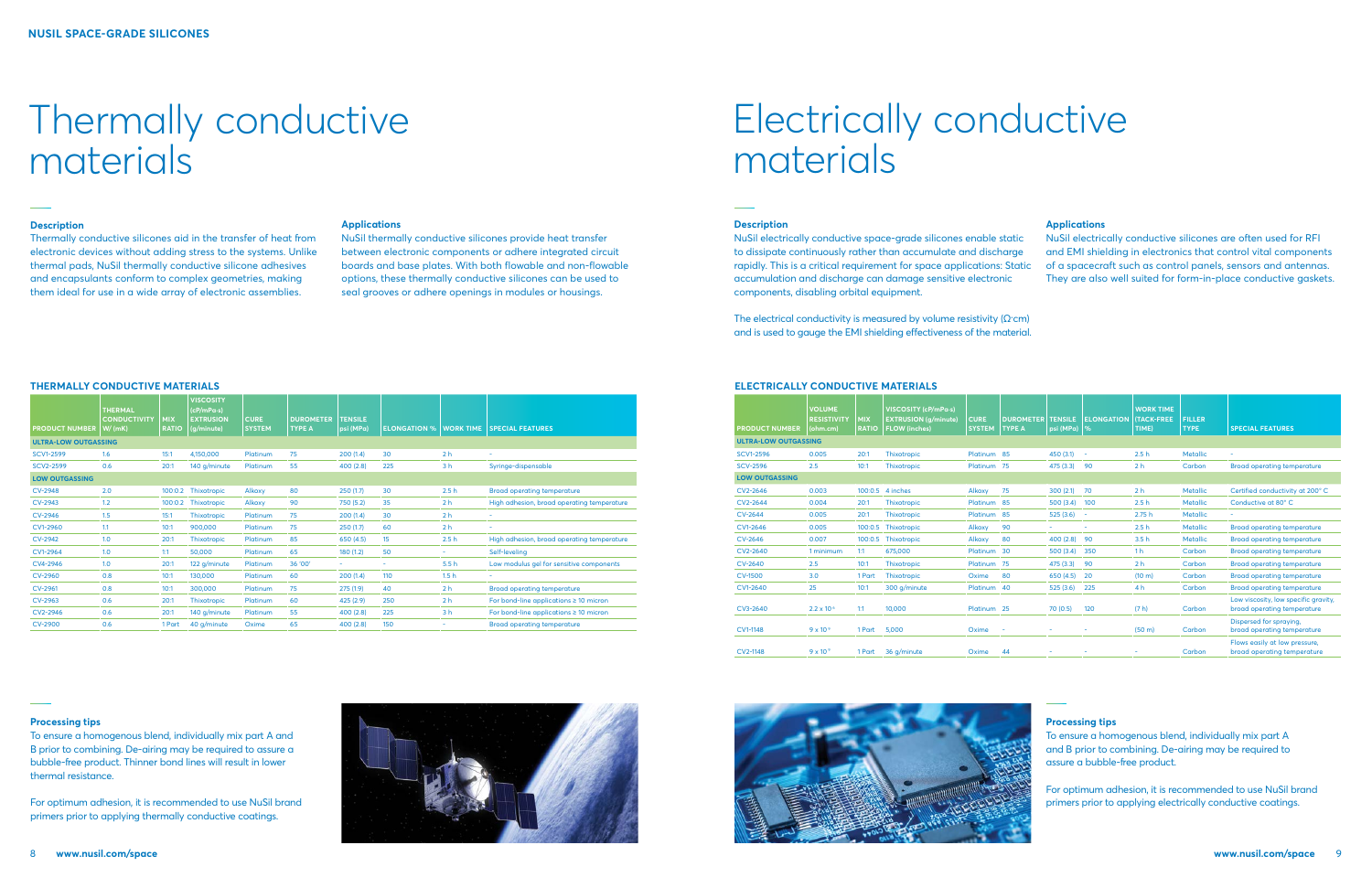## **Coatings**

### Potting and encapsulating materials

#### **Processing tips**

Blend both components of the material into a homogenous mixture and de-air if necessary to remove bubbles. Foams do not require a de-airing process. Gels may need to be mixed longer and more aggressively compared to other silicone systems due to their low viscosity. Note: Heat can easily be generated during the mixing process which can cause an adverse effect on pot life.

#### **Description**

NuSil silicone coatings protect against atomic oxygen (AO) and provide radiation resistance. They are used on a variety of spacecraft surfaces as well as small components used in electronic devices. Solvent-based coatings are ideal for processes where the silicone is applied as a thin film coating. Solvent-less coatings are non-flammable and can cure faster than solvent-based.

#### **Description**

Our potting and encapsulating silicones provide excellent protection against thermal cycling, shock, vibration and outside contaminants. For complex geometries, NuSil low modulus gels offer flexibility to protect delicate wire bonds from shearing and components from warping. While our elastomers offer a tougher, more rigid solution for stability and surface protection, NuSil space-grade foams can also be used for shock and vibration dampening in applications requiring a lightweight, flexible material.

#### **Applications**

NuSil silicone coatings can be used as an overcoating for a variety of surfaces and components to protect against the harsh environment of space. Due to their noncorrosive nature, they are ideal for coating electronic components, such as connectors or switches as well as flexible or rigid circuit boards.

### **Applications**

NuSil potting and encapsulating compounds are found on nearly all solar module assemblies or power electronics that operate or assist in the functionality of the spacecraft and space vehicles.

#### **COATINGS**

|                                | <b>VISCOSITY</b> |                 |                    |                       |                                      |
|--------------------------------|------------------|-----------------|--------------------|-----------------------|--------------------------------------|
| <b>PRODUCT NUMBER</b>          | (cP/mPa·s)       | <b>W</b> SOLIDS | <b>COLOR</b>       | <b>TACK-FREE TIME</b> | <b>SPECIAL FEATURES</b>              |
| <b>SOLVENT-BASED (NAPHTHA)</b> |                  |                 |                    |                       |                                      |
| CV-1144-0                      | 240              | 60              | Translucent        | 50 m                  | Available with UV tracer             |
| CV4-2500                       | 1,500            | 100             | Clear              | 15h                   | Tack free in 10 minutes at 65°C      |
| CV4-1147                       | 2,000            | 60              | Translucent        | 2 <sub>h</sub>        | Non-blocking overcoat                |
| CV-1146-2                      | 2,400            | 72              | <b>Black</b>       |                       | Non-glossy black coating             |
| <b>SOLVENTLESS</b>             |                  |                 |                    |                       |                                      |
| CV3-1144-1                     | 900              | 60              | White              |                       | ۰                                    |
| CV16-2500                      | 3,600            | 100             | Clear              | $24 h$ max            | <b>Broad operating temperature</b>   |
| <b>CV-1152</b>                 | 7,300            | 100             | <b>Translucent</b> | 50 m                  |                                      |
| <b>CV-2500</b>                 | 8,000            | 100             | Clear              | 24 h max              | Available in black and a 1:1 version |



#### **GELS**

| <b>PRODUCT NUMBER</b>            | <b>VISCOSITY</b><br>$ $ (cP/mPa-s) | <b>I PENETRATION</b><br>(mm) | <b>WORK TIME</b> | <b>COLOR</b> | <b>SPECIAL FEATURES</b>            |
|----------------------------------|------------------------------------|------------------------------|------------------|--------------|------------------------------------|
| <b>CV-8251</b>                   | 1.800                              | 3.0                          | 24 h             | Clear        | <b>Broad operating temperature</b> |
| <b>CV-8151</b>                   | 2.500                              | 4.0                          | > 30 h           | Clear        | Versatile gel                      |
| CV1-8151                         | 12.250                             | 0.4                          |                  | Clear        | Firm gel                           |
| *All materials are Platinum cure |                                    |                              |                  |              |                                    |

#### **FOAMS**

| <b>PRODUCT NUMBER</b> | <b>FOAM DENSITY</b><br>$ $ lbs/ft <sup>3</sup> | <b>VISCOSITY</b><br>(cP/mPa·s) | <b>LAPPLICATION LIFE</b><br>MINUTES) | <b>COLOR</b> | <b>CURE SYSTEM</b> |
|-----------------------|------------------------------------------------|--------------------------------|--------------------------------------|--------------|--------------------|
| CV-2391               |                                                | 3.000                          |                                      | White        | Platinum           |

#### **ELASTOMERS**

| <b>PRODUCT NUMBER</b>       | <b>VISCOSITY</b><br>(cP/mPa·s) | <b>MIX</b><br><b>RATIO</b> | <b>LAP SHEAR</b><br>psi (MPa) | <b>DUROMETER</b><br><b>TYPE A</b> | <b>TENSILE</b><br>psi (MPa) | <b>ELONGATION</b><br>$\sim$ | <b>WORK TIME</b><br>(TACK-FREE TIME) | <b>COLOR</b> | <b>SPECIAL FEATURES</b>                                         |
|-----------------------------|--------------------------------|----------------------------|-------------------------------|-----------------------------------|-----------------------------|-----------------------------|--------------------------------------|--------------|-----------------------------------------------------------------|
| <b>ULTRA-LOW OUTGASSING</b> |                                |                            |                               |                                   |                             |                             |                                      |              |                                                                 |
| <b>SCV1-2590</b>            | 3,300                          | 1:1                        | 175(1.2)                      | 50                                | 925(6.4)                    | 90                          | 4 <sub>h</sub>                       | Clear        | Formulated for reduced discoloration<br>due to UV exposure      |
| <b>SCV2-2590</b>            | 4.000                          | 10:1                       | 250(1.7)                      | 45                                | 475 (3.3)                   | 85                          | 2 <sub>h</sub>                       | Clear        | 1.43 refractive index                                           |
| <b>SCV-2590</b>             | 7.300                          | 10:1                       | 375(2.6)                      | 45                                | 950(6.6)                    | 125                         | 2 h (24 h max)                       | Clear        | Available in black                                              |
| <b>LOW OUTGASSING</b>       |                                |                            |                               |                                   |                             |                             |                                      |              |                                                                 |
| CV4-2500                    | 1,500                          | 1:1                        | ٠                             | 28                                | ٠                           |                             | (15 h)                               | Clear        | Tack free in 10 minutes at 65°C                                 |
| CV16-2500                   | 3,600                          | 10:1                       | 200(1.4)                      | 40                                | 650(4.5)                    | 100                         | 2 h (24 h max)                       | Clear        | 1.43 refractive index, broad operating<br>temperature           |
| CV10-2500                   | 7,000                          | 1:1                        | 400(2.8)                      | 50                                | 1,000(6.9)                  | 130                         | 3 h (24 h max)                       | Clear        | 1:1 (A:B) version of CV-2500                                    |
| <b>CV-2500</b>              | 8.000                          | 10:1                       | 400 (2.8)                     | 50                                | 1,000(6.9)                  | 125                         | 2 h (24 h max)                       | Clear        | Available in black (CV-2500-2) and<br>a 1:1 version (CV10-2500) |
| <b>CV-2960</b>              | 130,000                        | 10:1                       | 205(1.4)                      | 60                                | 200(1.4)                    | 110                         | 1.5 <sub>h</sub>                     | White        |                                                                 |

#### **Processing tips**

Individually premix part A and B prior to combining the components. De-airing may be required to assure a bubblefree product. It is recommended to increase the cure temperature slowly or utilize a multistep curing process, which allows the solvent to evaporate prior to the silicone curing.